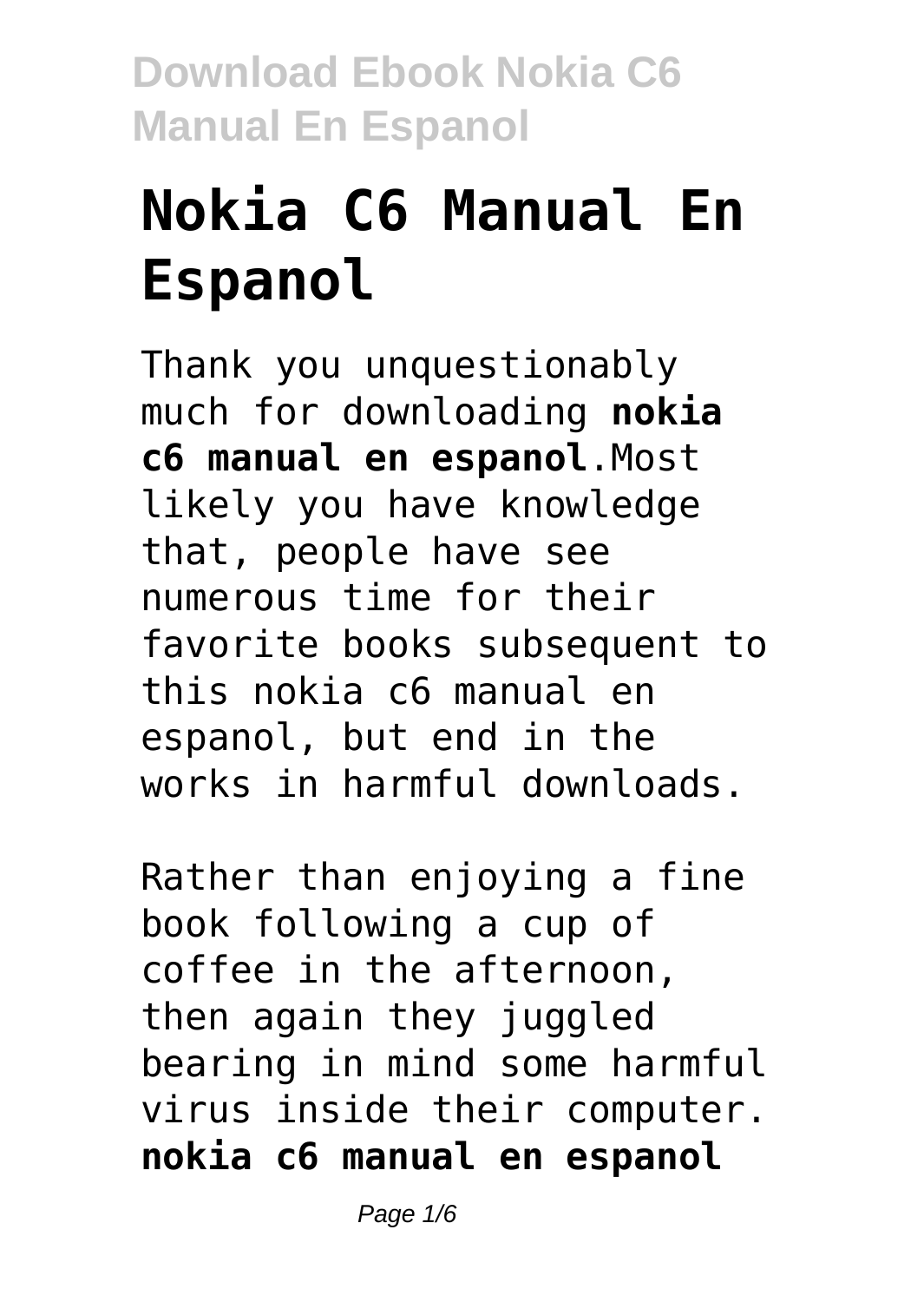is nearby in our digital library an online entry to it is set as public consequently you can download it instantly. Our digital library saves in merged countries, allowing you to acquire the most less latency era to download any of our books in imitation of this one. Merely said, the nokia c6 manual en espanol is universally compatible like any devices to read.

Bootastik's free Kindle books have links to where you can download them, like on Amazon, iTunes, Barnes & Noble, etc., as well as a full description of the Page 2/6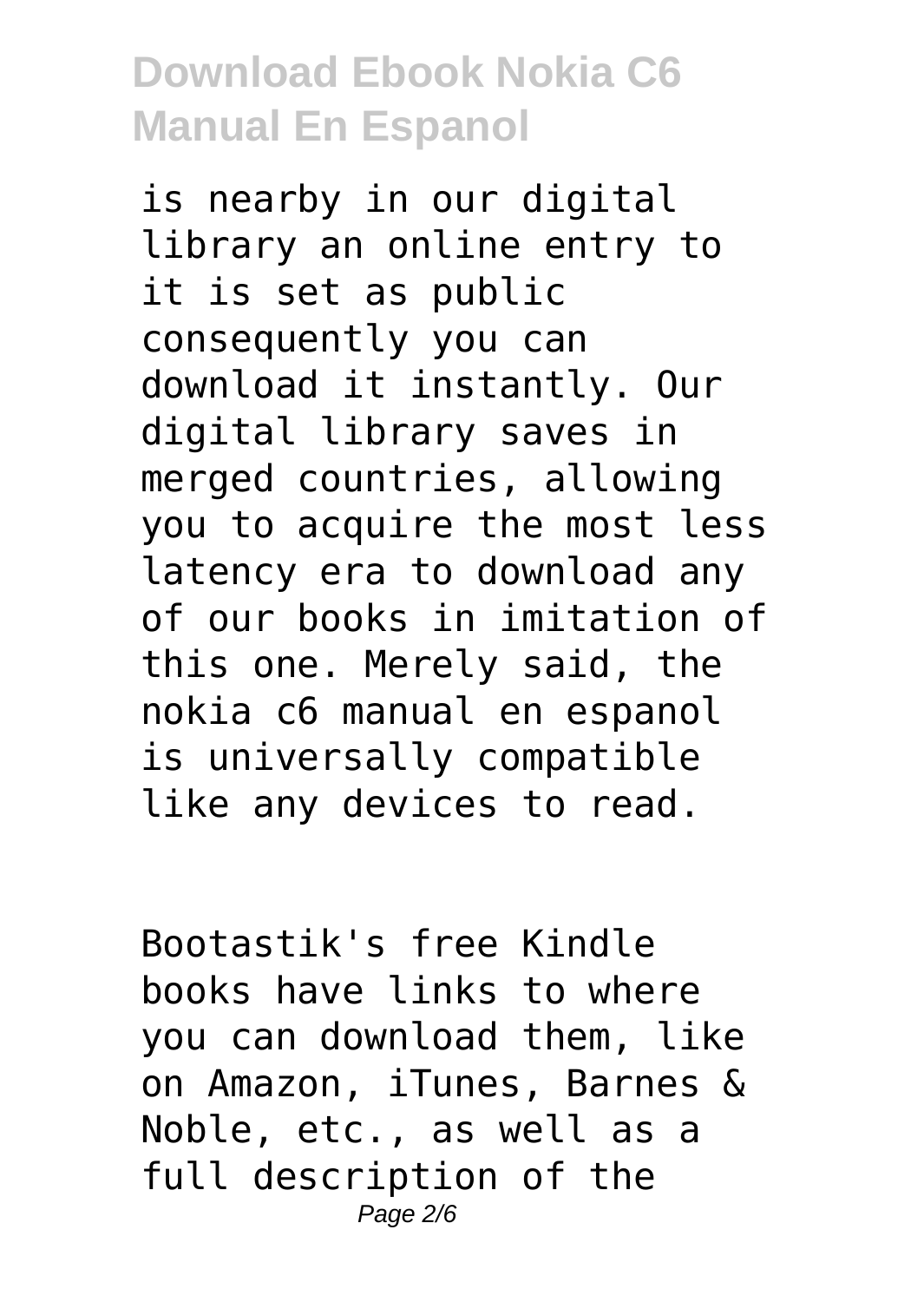book.

### **FA20E and FA20F Subaru Engines**

Subaru's EJ251 and EJ252 were 2.5-litre horizontallyopposed (or 'boxer') fourcylinder petrol engines. For Australia, the EJ251 engine was first introduced in the Subaru BE/BH Liberty in 1998 and subsequently offered in the BH Outback, GD/GG Impreza RS and Subaru SG Forester. For the Subaru BL/BP Liberty and BP Outback, the EJ251 was replaced by the EJ252 engine.

#### **Symbian - Wikipedia** Page 3/6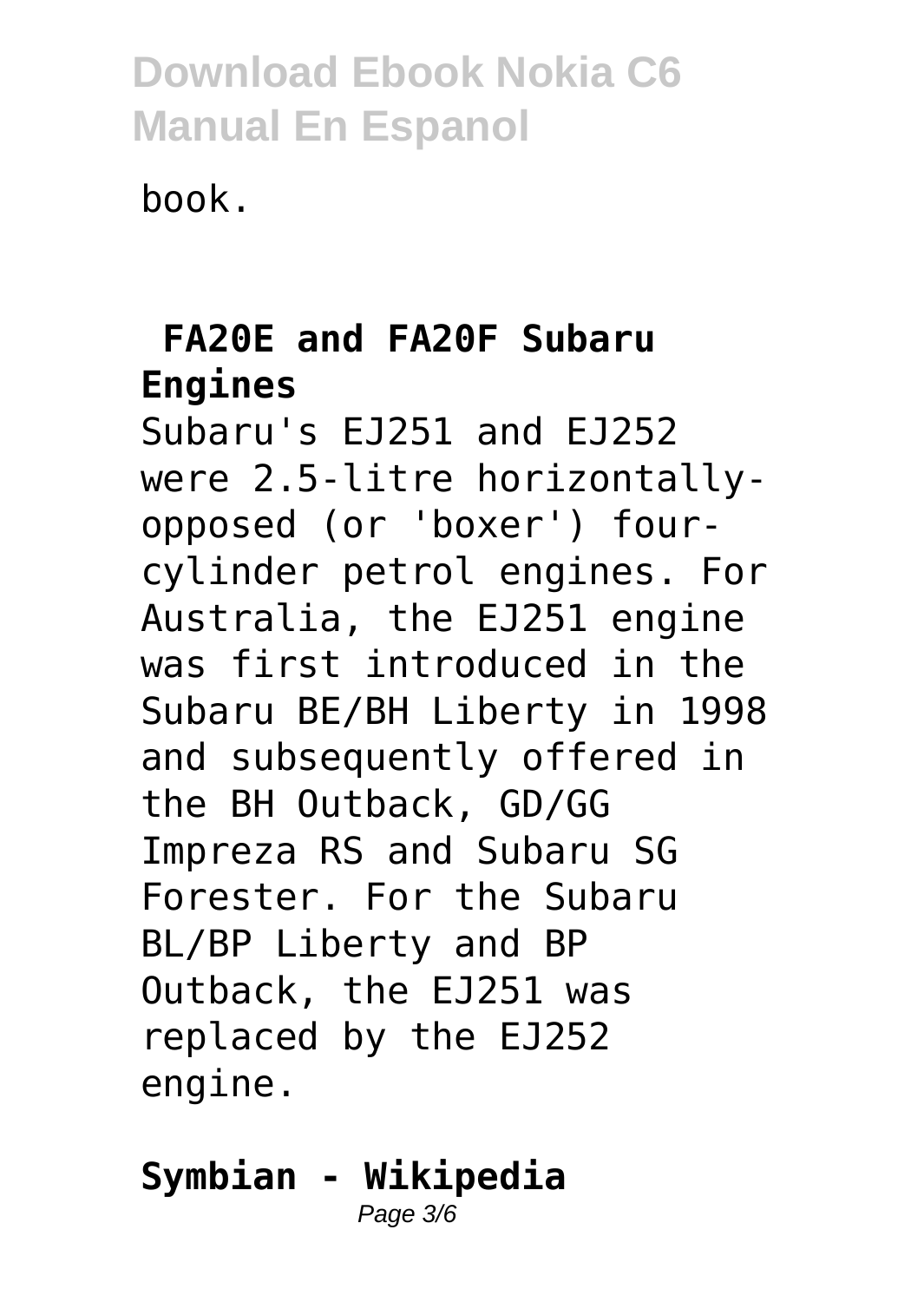Agnes Monica Muljoto (born 1 July 1986), known professionally as Agnez Mo (stylized as all caps), is an Indonesian singer, songwriter, music producer, actress, dancer, model, and businesswoman.She was professionally known as Agnes Monica before amending her stage name. As a bilingual singer who records in Indonesian and English, she is known for her image reinventions and musical versatility ...

#### **Nokia C6 Manual En Espanol**

Symbian is a discontinued mobile operating system (OS) and computing platform designed for smartphones. Page 4/6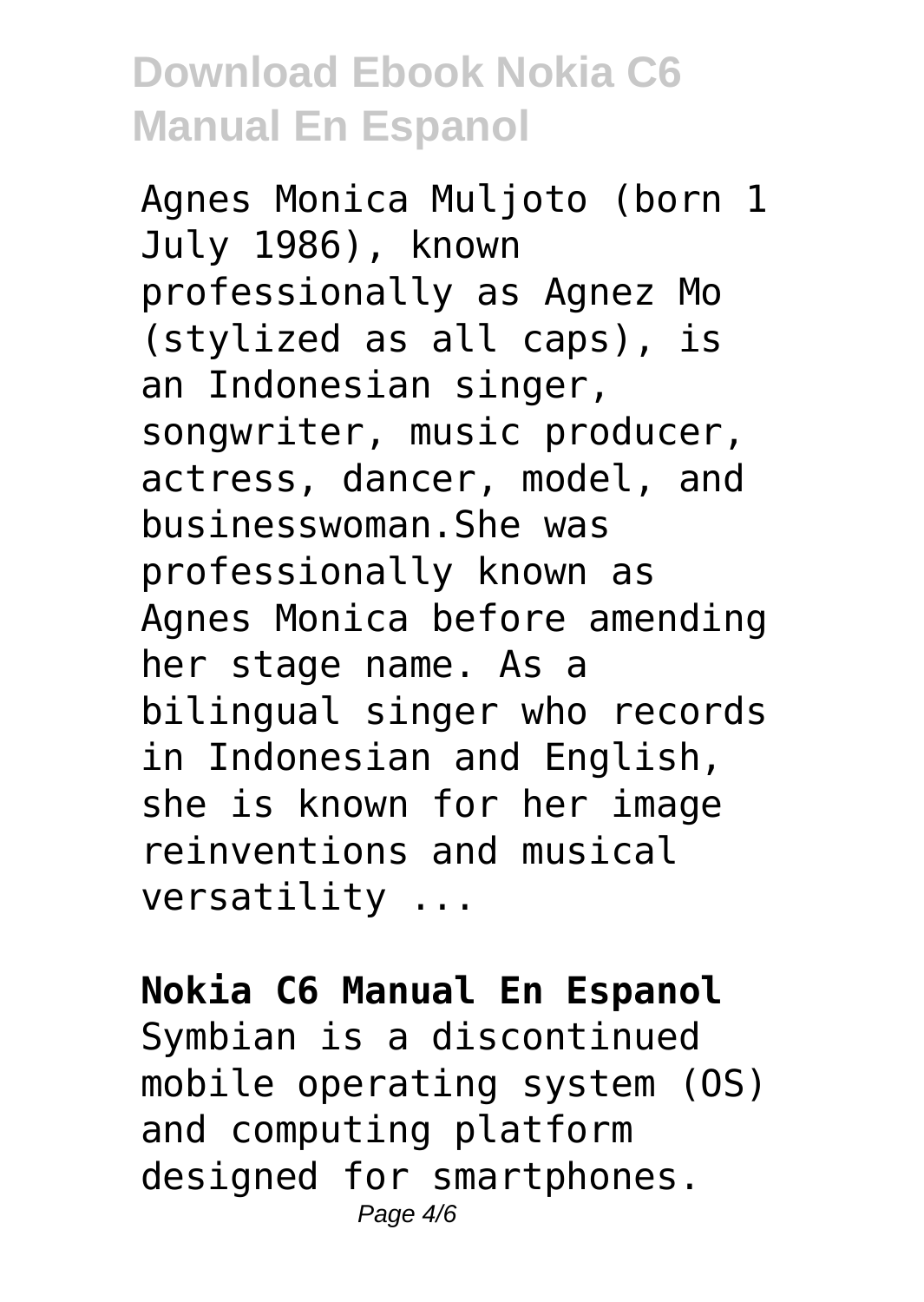Symbian was originally developed as a proprietary software OS for PDAs in 1998 by the Symbian Ltd. consortium. Symbian OS is a descendant of Psion's EPOC, and was released exclusively on ARM processors, although an unreleased x86 port existed. Symbian was used by many major mobile phone ...

#### **Agnez Mo - Wikipedia**

The FA20E and FA20F engines have a cast aluminium alloy cylinder head with chaindriven double overhead camshafts per cylinder bank. The four valves per cylinder – two intake and two exhaust – were actuated by roller rocker arms which had built-Page 5/6